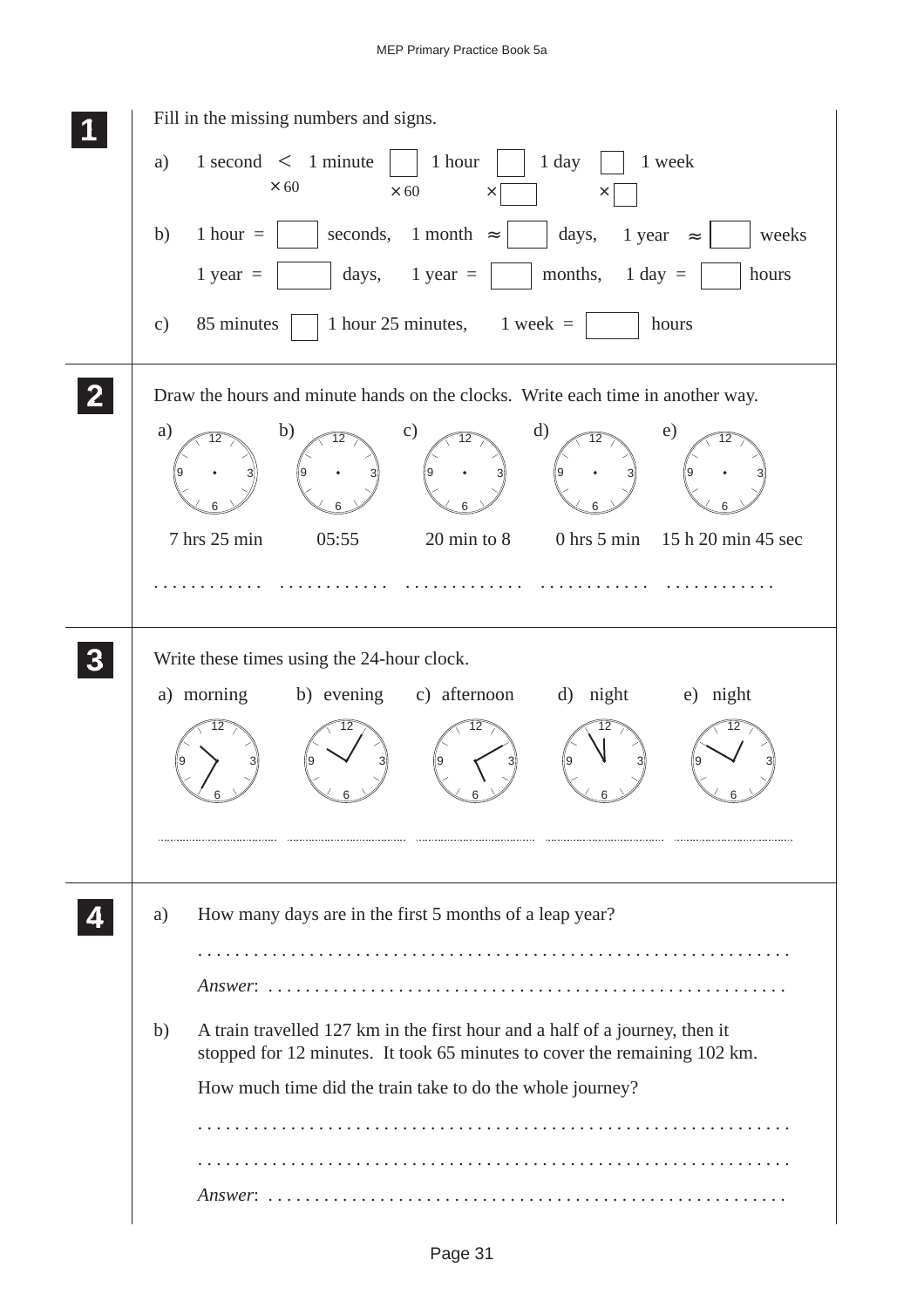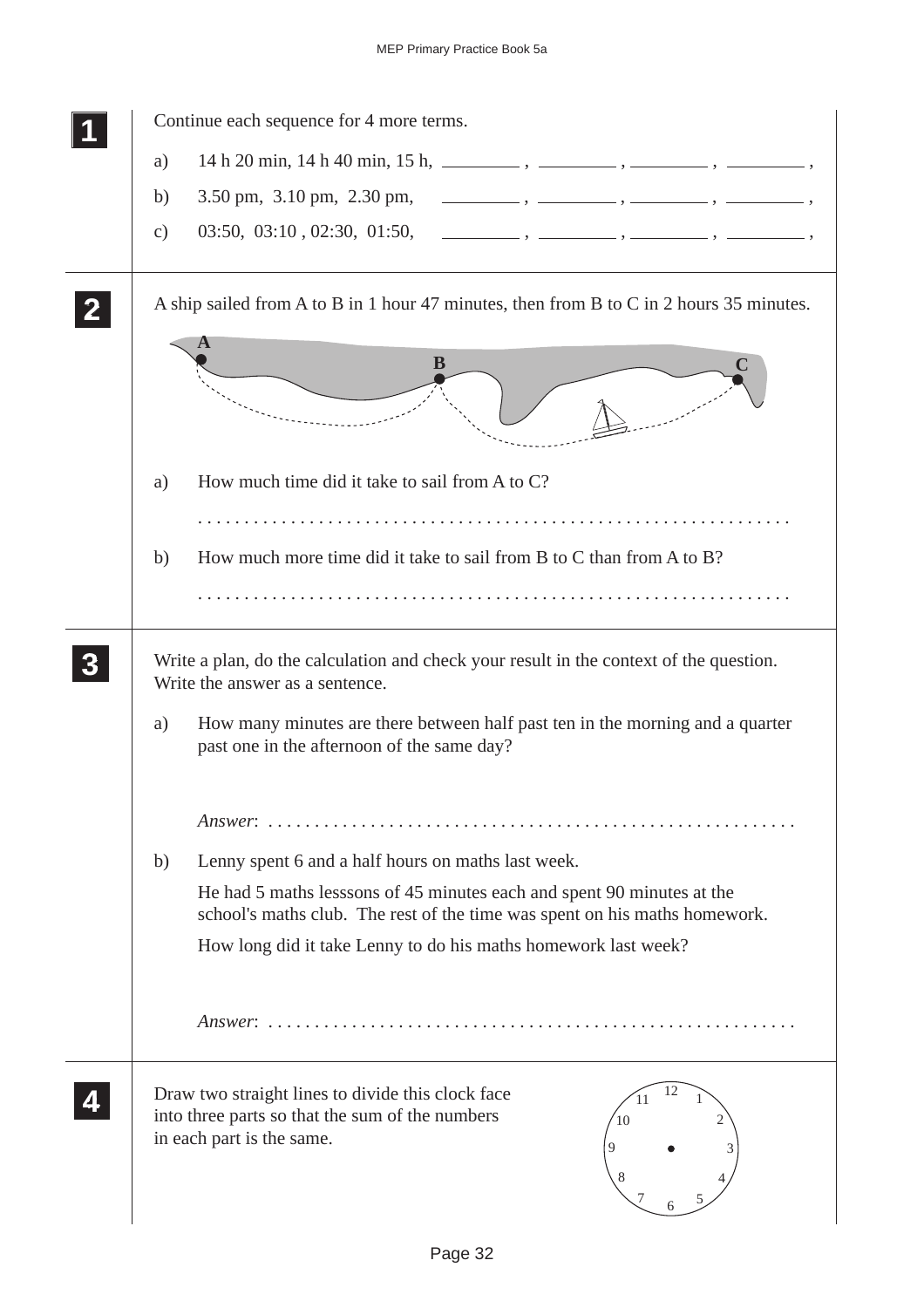|                | If 1 lb of cherries costs $32 p$ , how much do 2 lb, 3 lb, 10 lb, 437 lb of cherries cost?         |                                   |                                                                 |      |                                                      |                 |                 |                 |                 |                  |  |
|----------------|----------------------------------------------------------------------------------------------------|-----------------------------------|-----------------------------------------------------------------|------|------------------------------------------------------|-----------------|-----------------|-----------------|-----------------|------------------|--|
|                | Continue the table and complete the statement.                                                     |                                   |                                                                 |      |                                                      |                 |                 |                 | Calculations:   |                  |  |
|                |                                                                                                    |                                   | 1 lb $\rightarrow$ 32 p                                         |      |                                                      |                 |                 |                 |                 |                  |  |
|                |                                                                                                    |                                   | $2 \text{ lb} \rightarrow 2 \times 32 \text{ p} = 64 \text{ p}$ |      |                                                      |                 |                 |                 |                 |                  |  |
|                |                                                                                                    | $3 lb \rightarrow$                |                                                                 |      |                                                      |                 |                 |                 |                 |                  |  |
|                |                                                                                                    | 10 <sub>1b</sub><br>$\rightarrow$ |                                                                 |      |                                                      |                 |                 |                 |                 |                  |  |
|                |                                                                                                    | 437 lb<br>$\rightarrow$           |                                                                 |      |                                                      |                 |                 |                 |                 |                  |  |
|                | The costs are in                                                                                   |                                   |                                                                 |      | proportion to one another.                           |                 |                 |                 |                 |                  |  |
| 2 <sub>1</sub> | Solve this problem in your exercise book and write the answer here.                                |                                   |                                                                 |      |                                                      |                 |                 |                 |                 |                  |  |
|                | If 4 equal rolls of material contain 256 m, what length of material would be in 150<br>such rolls? |                                   |                                                                 |      |                                                      |                 |                 |                 |                 |                  |  |
|                |                                                                                                    |                                   |                                                                 |      |                                                      |                 |                 |                 |                 |                  |  |
| 3 <sup>1</sup> | Solve this problem in your exercise book and write the answer here.                                |                                   |                                                                 |      |                                                      |                 |                 |                 |                 |                  |  |
|                | If 6 pens cost 240 p, how many pens can we buy for 360 p?                                          |                                   |                                                                 |      |                                                      |                 |                 |                 |                 |                  |  |
|                |                                                                                                    |                                   |                                                                 |      |                                                      |                 |                 |                 |                 |                  |  |
|                | If 15 kg of paint cost $£9.45$ , how much do                                                       |                                   |                                                                 |      |                                                      |                 |                 |                 |                 |                  |  |
|                |                                                                                                    |                                   |                                                                 |      | 1 kg, 2 kg, 5 kg, 11 kg, 20 kg, 27 kg, 30 kg, 150 kg |                 |                 |                 |                 |                  |  |
|                | of paint cost? Complete the table. Do the calculations in your exercise book.                      |                                   |                                                                 |      |                                                      |                 |                 |                 |                 |                  |  |
|                | Quantity                                                                                           | $15 \text{ kg}$                   | $1 \text{ kg}$                                                  | 2 kg | $5 \text{ kg}$                                       | $11 \text{ kg}$ | $20 \text{ kg}$ | $27 \text{ kg}$ | $30 \text{ kg}$ | $150 \text{ kg}$ |  |
|                | Price                                                                                              | £9.45                             | p                                                               |      |                                                      |                 |                 |                 |                 |                  |  |
|                | A journey took 6 hours in a car travelling at an average speed of 50 km per hour.                  |                                   |                                                                 |      |                                                      |                 |                 |                 |                 |                  |  |
|                | How much time would the journey have taken if the car had travelled at these average<br>speeds?    |                                   |                                                                 |      |                                                      |                 |                 |                 |                 |                  |  |
|                |                                                                                                    |                                   | 50 km per hour                                                  |      | $\rightarrow$                                        | 6 hours         |                 |                 |                 |                  |  |
|                |                                                                                                    |                                   | 25 km per hour                                                  |      | $\rightarrow$                                        |                 |                 |                 |                 |                  |  |
|                |                                                                                                    |                                   | 60 km per hour                                                  |      | $\rightarrow$                                        |                 |                 |                 |                 |                  |  |
|                |                                                                                                    |                                   | 100 km per hour                                                 |      | $\rightarrow$                                        |                 |                 |                 |                 |                  |  |
|                |                                                                                                    |                                   | 40 km per hour                                                  |      |                                                      |                 |                 |                 |                 |                  |  |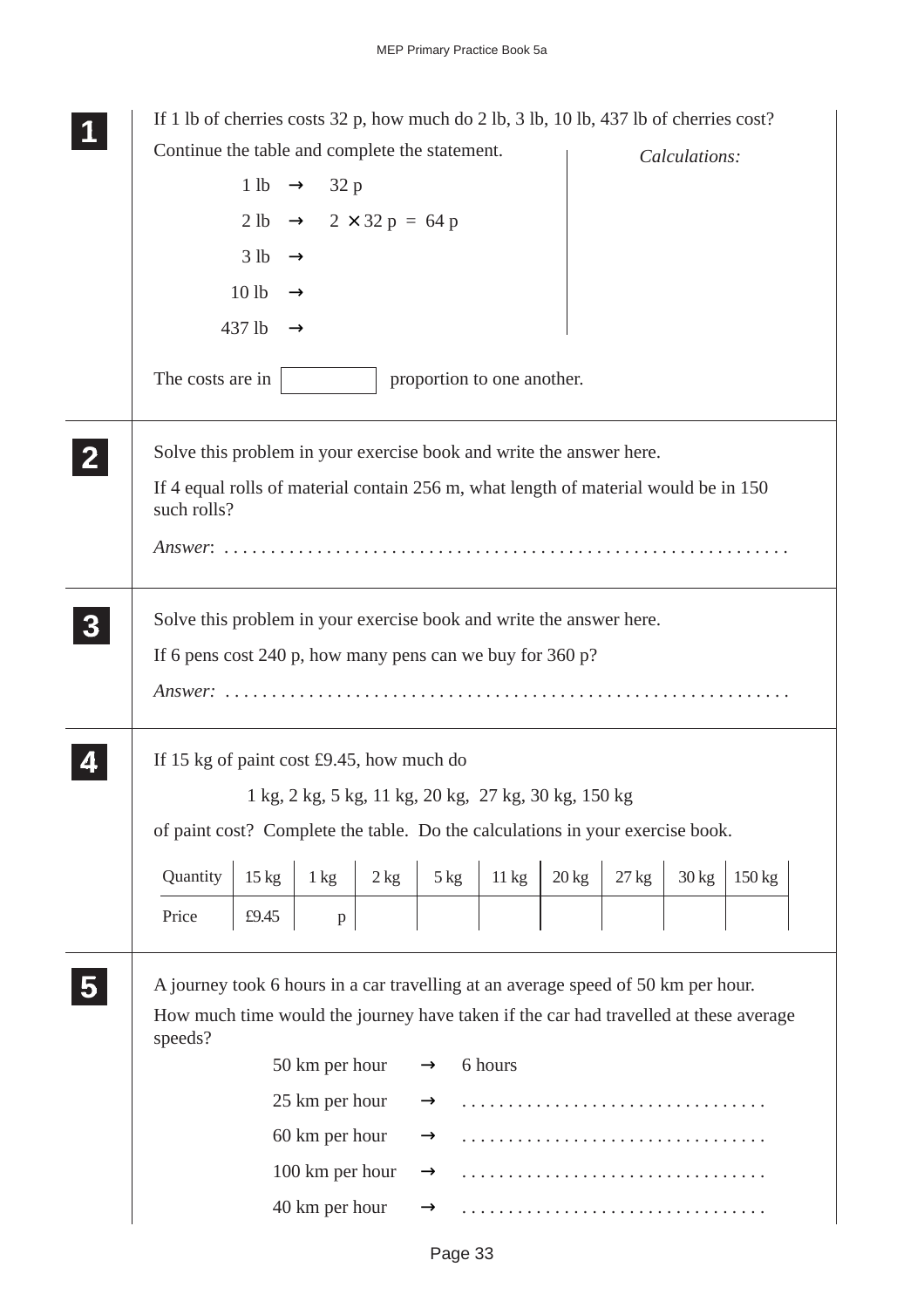$\overline{\phantom{a}}$ 

÷,  $\overline{\phantom{a}}$ 

 $\frac{1}{2}$ 

| a)            | What temperature was<br>it at 10.00 am?                                                                                      | 20 <sup>1</sup>                     |
|---------------|------------------------------------------------------------------------------------------------------------------------------|-------------------------------------|
| b)            | .<br>Temperature<br>At what time of day<br>(°C)<br>was it hottest?                                                           |                                     |
|               | .                                                                                                                            | 10 <sup>1</sup>                     |
| $\mathbf{c})$ | During which times was the<br>temperature rising?                                                                            |                                     |
|               |                                                                                                                              | $\theta$<br>10<br>20                |
| $\mathbf{d}$  | There was a downpour during the day.<br>When do you think that it happened?                                                  | Time (hours)                        |
|               | One day, we measured the temperature every hour from 6 o'clock in the morning to                                             |                                     |
|               | 3 o'clock in the afternoon. We noted the data as pairs of numbers:                                                           |                                     |
|               | $(6, 2), (7, 2), (8, 4), (9, 5), (10, 7), (11, 10), (12, 13), (13, 15), (14, 14), (15, 12)$                                  |                                     |
|               |                                                                                                                              |                                     |
|               | For example (6,2) means that at 6 o'clock the temperature was $2^{\circ}$ C.                                                 |                                     |
|               | Show the data on a graph.                                                                                                    |                                     |
| a)<br>b)      | Is it correct to join the dots<br>with a continuous curve? Why?                                                              | Temperature $(^{\circ}C)$<br>15     |
| $\mathbf{c})$ | When was the temperature highest?                                                                                            | 10                                  |
|               |                                                                                                                              | $5^{\circ}$                         |
| $\rm d)$      | Estimate the temperature at:                                                                                                 |                                     |
|               | 6.30 am,<br>$9.15$ am,<br>$12.45 \text{ pm}$                                                                                 | $\overline{0}$                      |
|               |                                                                                                                              | 5<br>15<br>10<br>20<br>Time (hours) |
|               |                                                                                                                              |                                     |
| e)            | Which season do you think it was?                                                                                            |                                     |
|               | Among 60 people at a conference, 10 are American,<br>20 are British, 5 are Chinese, 15 are Japanese and<br>10 are Hungarian. |                                     |
| a)            | Show the data in a pie chart.                                                                                                |                                     |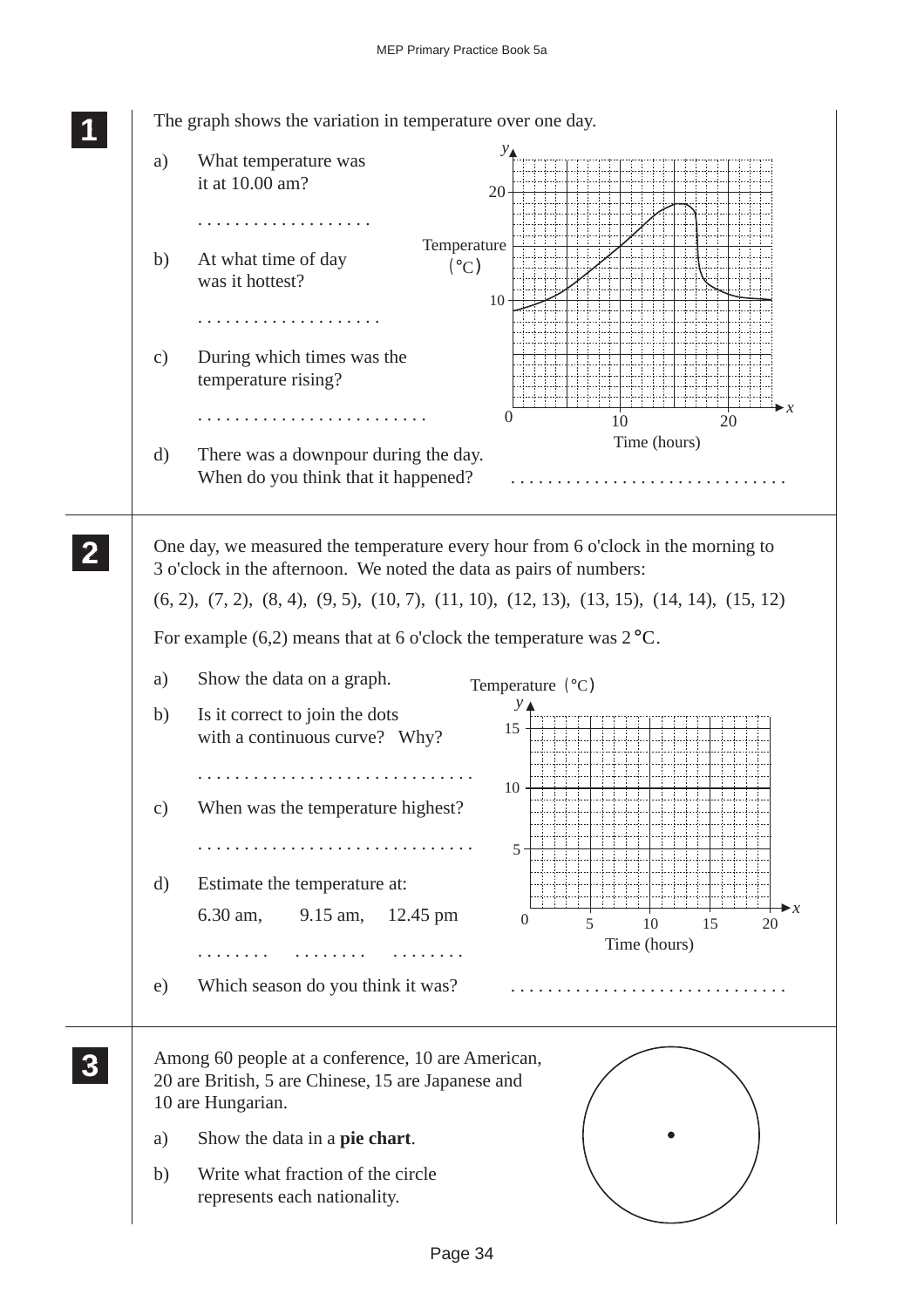## MEP Primary Practice Book 5a

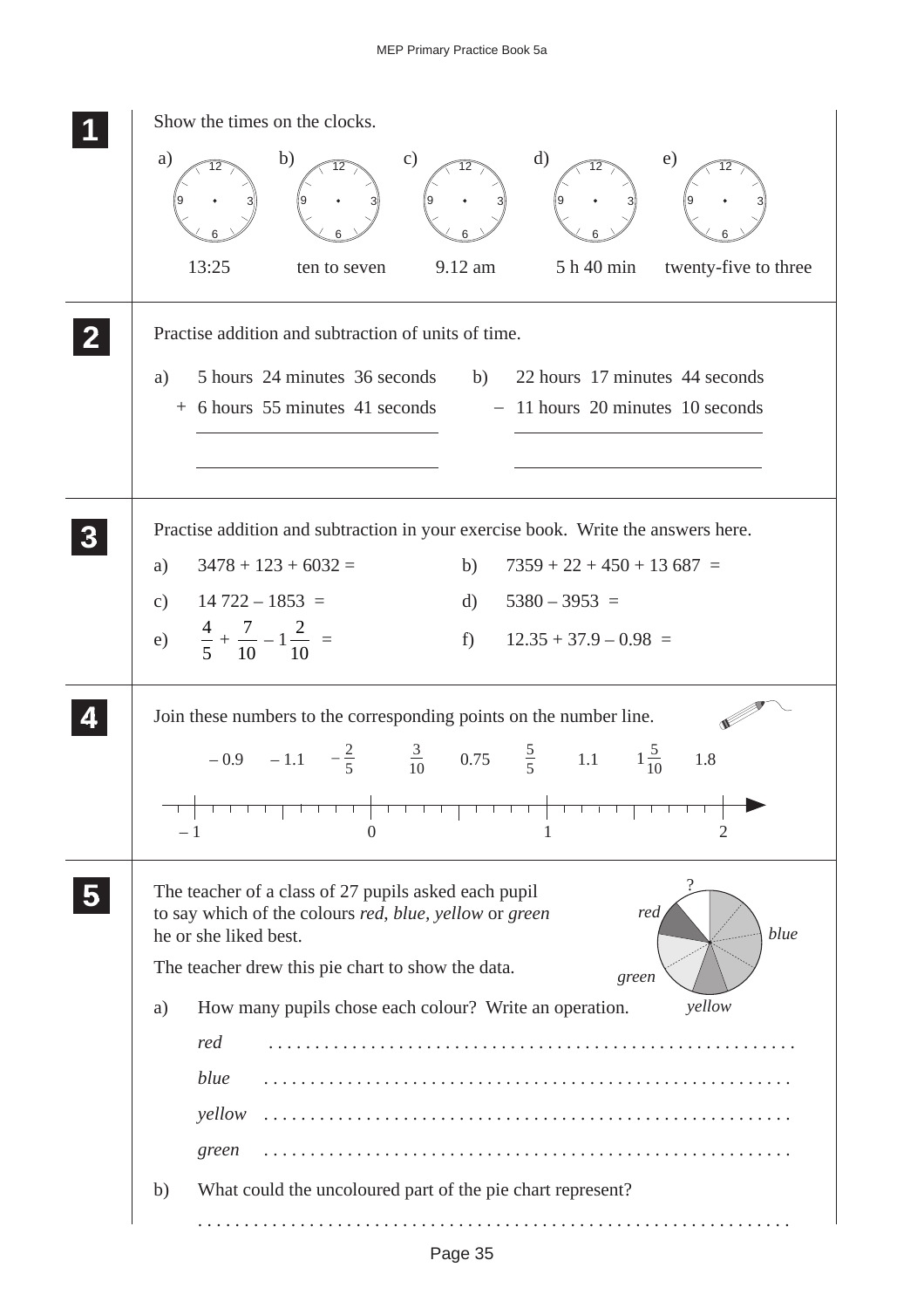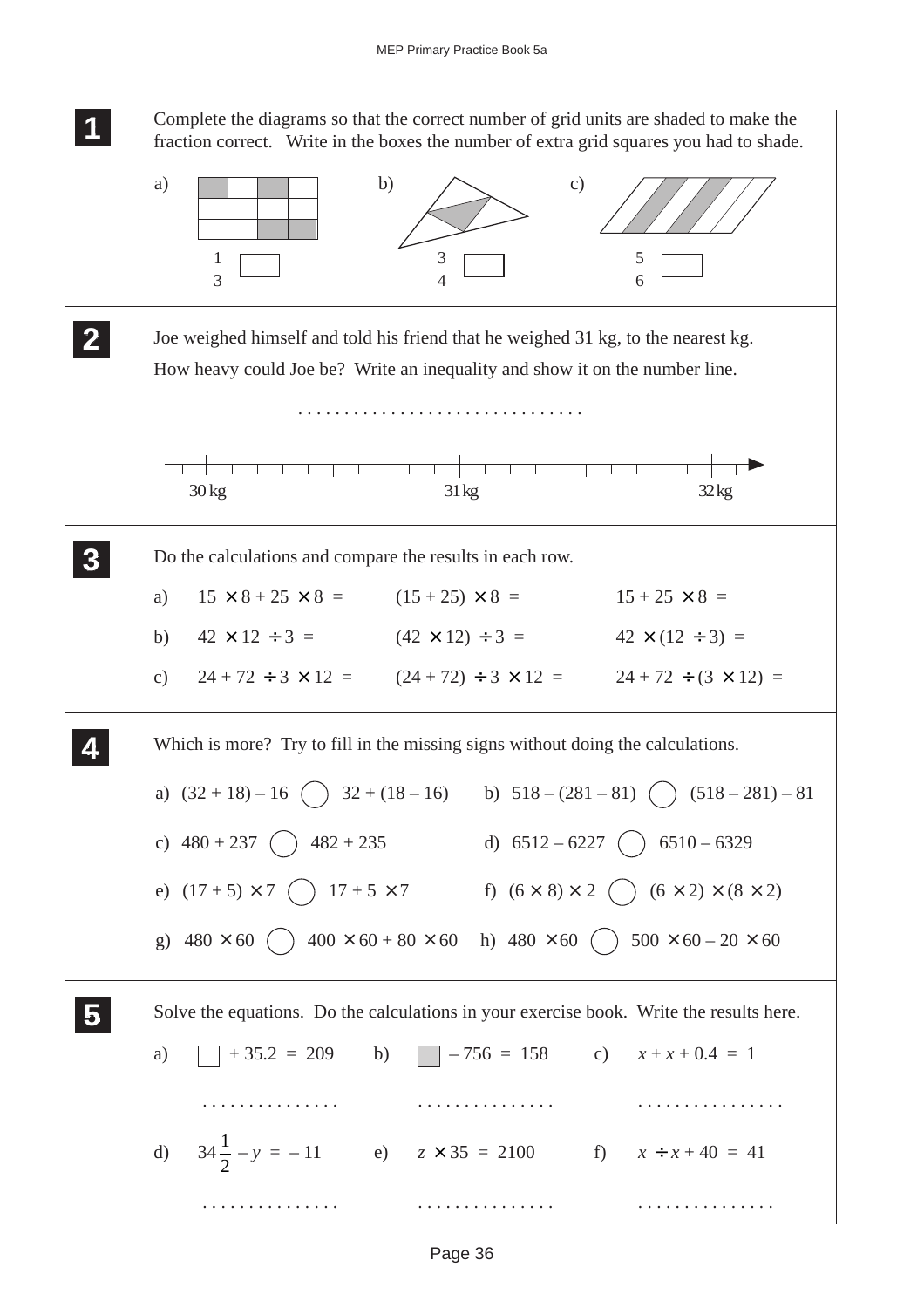| How many different 4-digit numbers can you make from these cards?                                                                                                                                                                                                                                                                                                                                                                                                                                                                                                              |
|--------------------------------------------------------------------------------------------------------------------------------------------------------------------------------------------------------------------------------------------------------------------------------------------------------------------------------------------------------------------------------------------------------------------------------------------------------------------------------------------------------------------------------------------------------------------------------|
| Continue listing them in order.<br>6<br>4<br>$\mathcal{L}$                                                                                                                                                                                                                                                                                                                                                                                                                                                                                                                     |
| Number possible                                                                                                                                                                                                                                                                                                                                                                                                                                                                                                                                                                |
|                                                                                                                                                                                                                                                                                                                                                                                                                                                                                                                                                                                |
| The five members of a committee, A, B, C, D and E, elected one member as chairman<br>and another as secretary. List the possible outcomes in the table.                                                                                                                                                                                                                                                                                                                                                                                                                        |
| Chairman $ A A $<br> C <br>Secretary $ B $                                                                                                                                                                                                                                                                                                                                                                                                                                                                                                                                     |
| How could you work out how many outcomes<br>there could be without listing all the possibilities?                                                                                                                                                                                                                                                                                                                                                                                                                                                                              |
| Peter invented a trick for guessing numbers and he is trying it out on his classmates.                                                                                                                                                                                                                                                                                                                                                                                                                                                                                         |
| Think of a number. Add 5. Double the result. Subtract 10. Subtract your original<br>number. You are left with your original number, aren't you?                                                                                                                                                                                                                                                                                                                                                                                                                                |
| Follow Peter's reasoning, then write it down in a mathematical way using:                                                                                                                                                                                                                                                                                                                                                                                                                                                                                                      |
| a)                                                                                                                                                                                                                                                                                                                                                                                                                                                                                                                                                                             |
| 21:<br>b)                                                                                                                                                                                                                                                                                                                                                                                                                                                                                                                                                                      |
| $\mathbf{c})$                                                                                                                                                                                                                                                                                                                                                                                                                                                                                                                                                                  |
| Solve the problems. Use the diagrams to help you.                                                                                                                                                                                                                                                                                                                                                                                                                                                                                                                              |
| Kate has £94.50 and Eve has £34.50. How much should Kate give to Eve so<br>a)<br>that they both have the same amount?<br>E                                                                                                                                                                                                                                                                                                                                                                                                                                                     |
| Answer:                                                                                                                                                                                                                                                                                                                                                                                                                                                                                                                                                                        |
| Joe and Sam have £92.50 altogether but Sam has £12.50 more than Joe.<br>b)<br>How much money do they each have?<br>$\begin{array}{c c c c c c} \hline \rule{0pt}{2ex} & & & & \\ \hline \rule{0pt}{2ex} & & & & \\ \hline \rule{0pt}{2ex} & & & & \\ \hline \rule{0pt}{2ex} & & & & \\ \hline \rule{0pt}{2ex} & & & & \\ \hline \rule{0pt}{2ex} & & & & \\ \hline \rule{0pt}{2ex} & & & & \\ \hline \rule{0pt}{2ex} & & & & \\ \hline \rule{0pt}{2ex} & & & & \\ \hline \rule{0pt}{2ex} & & & & \\ \hline \rule{0pt}{2ex} & & & & \\ \hline \rule{0pt}{2ex} & & & &$<br>£92.50 |
| £12.50<br>Answer:                                                                                                                                                                                                                                                                                                                                                                                                                                                                                                                                                              |
| These two bunches of flowers cost the same.<br>$\mathbf{c})$<br>How many daisies is a tulip worth?                                                                                                                                                                                                                                                                                                                                                                                                                                                                             |
| $Answer: \ldots \ldots \ldots \ldots \ldots \ldots \ldots \ldots \ldots \ldots$                                                                                                                                                                                                                                                                                                                                                                                                                                                                                                |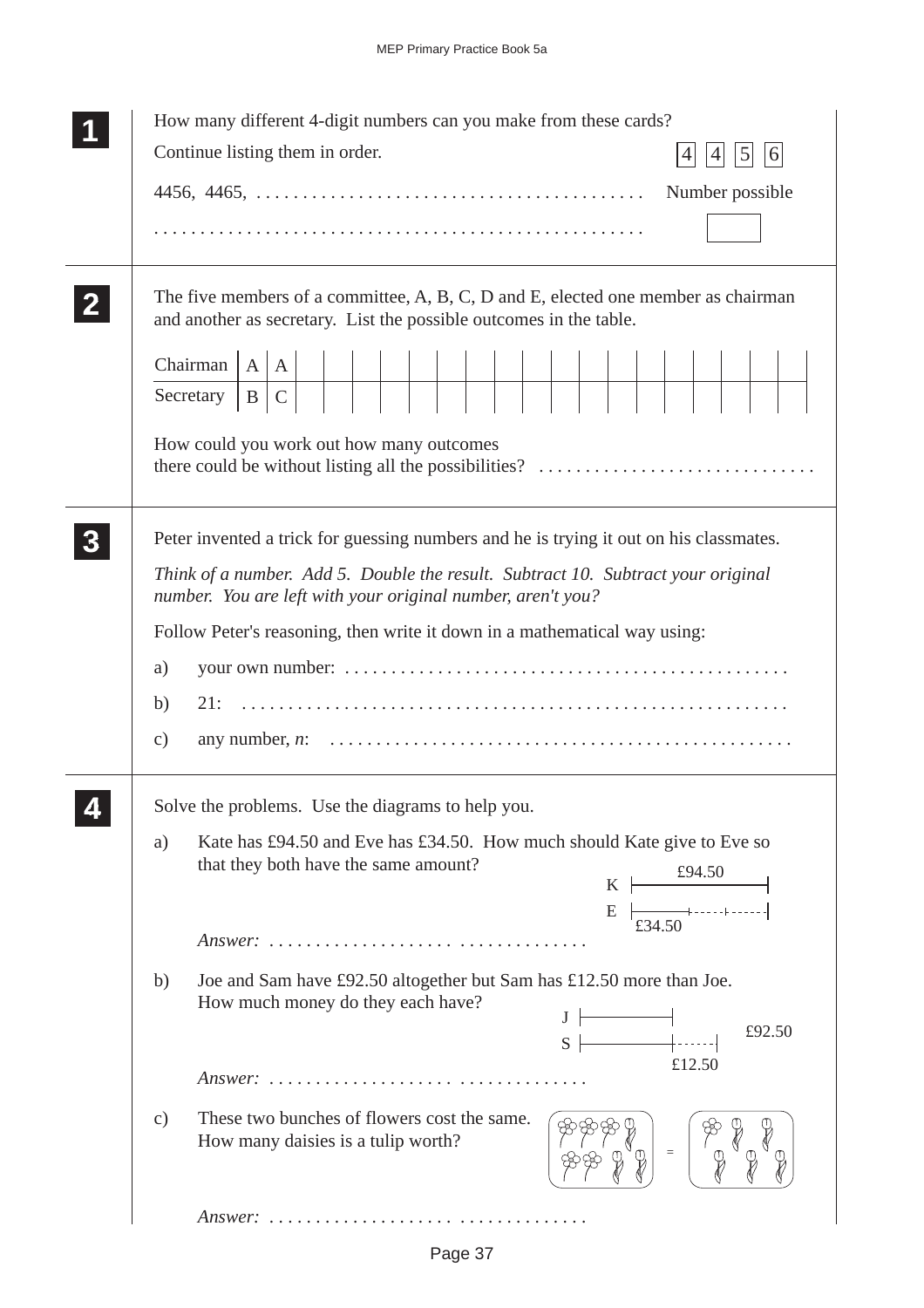| Five friends (A, B, C, D and E) said goodbye to each other after a party and shook<br>hands with each other.                                                                              |
|-------------------------------------------------------------------------------------------------------------------------------------------------------------------------------------------|
| Complete the diagrams and fill in the answers.                                                                                                                                            |
| How many 'goodbye's were said?<br>How many handshakes were there?<br>a)<br>b)                                                                                                             |
| B<br>$\mathbf{B}$<br> C <br>$\mathbf D$<br>E<br>A<br>$\bullet$ C<br>$\mathbf{A}$<br>$\overline{B}$<br>$\mathsf{C}$<br>E<br>D<br>D<br>E<br>'Goodbye's<br>handshakes                        |
| Form two 3-digit numbers from the digits $2, 5, 8, 0, 1, 4$ so that one of them is the<br>smallest possible and the other is the greatest possible.<br>Calculate their sum and difference |
| Smallest:<br>Sum:<br>Difference:                                                                                                                                                          |
| Greatest:                                                                                                                                                                                 |
| b)<br>d)<br>a)<br>4 4 8 9<br>c)<br>3   0   6<br>1:9:8<br>7 9 6<br>2 0 4 0<br>1 2 9 4<br>$\times$ 3 5<br>$\times$ 4 1<br>$+99903$                                                          |
| Practise calculation.<br>h)<br>e)<br>f)<br>g)                                                                                                                                             |
| $1   0   5   3   7   7$ $1   1   1   1   1   1   1$<br>100146530<br>$4 \ 5 \ 0$<br>7 <sup>1</sup><br>11111                                                                                |
|                                                                                                                                                                                           |
| Solve these problems in your exercise book.                                                                                                                                               |
| Yesterday, the temperature at mid-day was $12^{\circ}$ C but at dawn today it is $-3.5^{\circ}$ C.<br>a)<br>By how many degrees has the temperature cooled down?                          |
| Augustus Caesar was born in 63 B.C. and died in 14 A.D. How long did he live?<br>b)                                                                                                       |
| The Roman Empire lasted for 1229 years and ended in 476 A.D.<br>$\mathbf{c})$<br>In what year did the Roman Empire begin?                                                                 |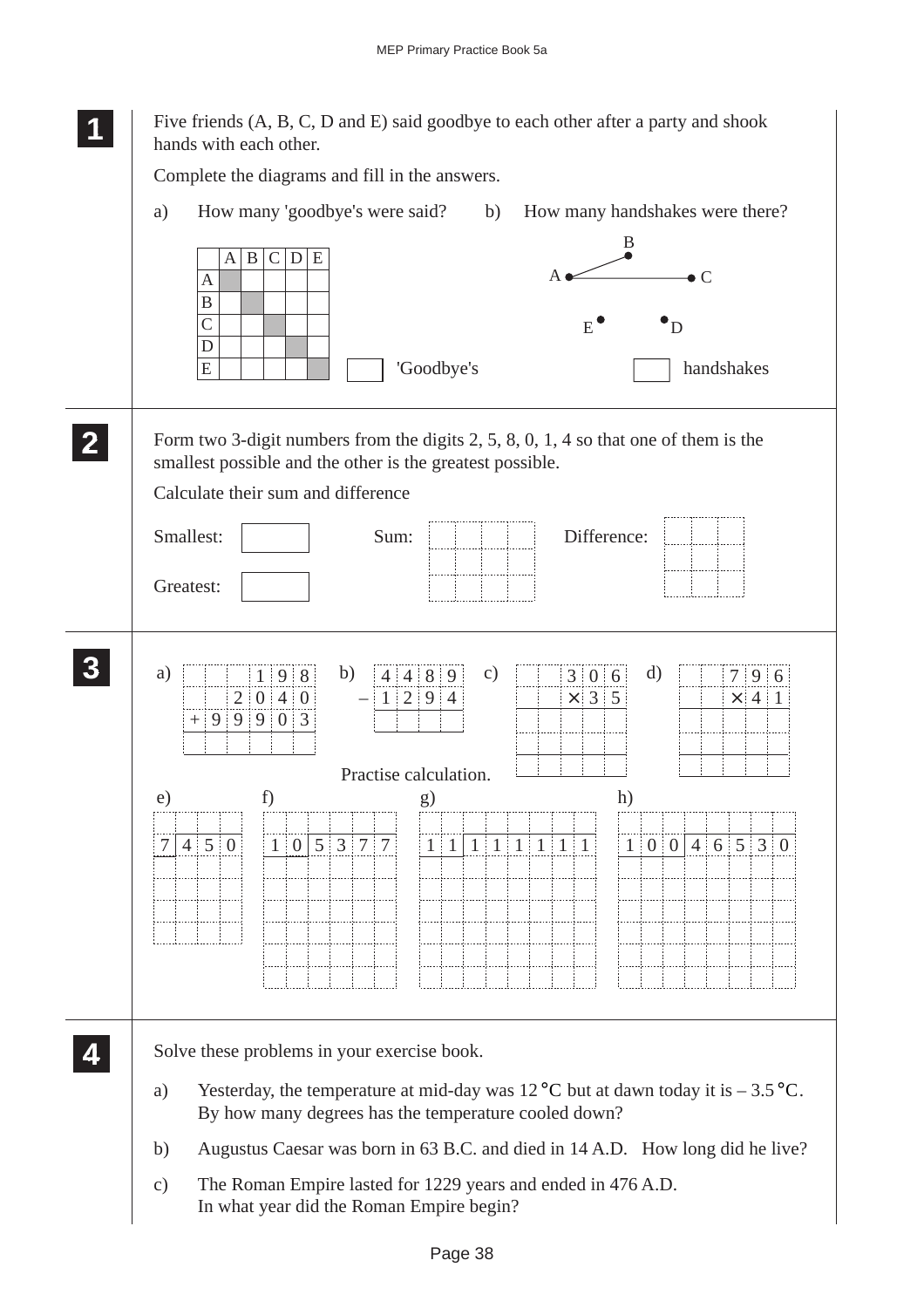| Solve the problems in your exercise book. Write the answer in a sentence here.                                                                                                                                                                  |
|-------------------------------------------------------------------------------------------------------------------------------------------------------------------------------------------------------------------------------------------------|
| The farmer harvested 983 kg of wheat. He put the wheat into sacks which held<br>a)<br>75 kg each. How many sacks did he need?                                                                                                                   |
|                                                                                                                                                                                                                                                 |
| If 30 cans of lemonade are packed in 5 boxes, how many boxes should we<br>b)<br>buy if we need 44 cans of lemonade for a party?                                                                                                                 |
|                                                                                                                                                                                                                                                 |
| 3 metres of a certain type of material cost $£6.00$ . What would be the price of<br>$\mathcal{C}$ )<br>12 metres of the same material?                                                                                                          |
|                                                                                                                                                                                                                                                 |
| Do the calculations in your exercise book and write the results here.                                                                                                                                                                           |
| $1273 - 27 \times 19 - 8 =$<br>b) $(1273 - 27) \times (19 - 8) =$<br>a)                                                                                                                                                                         |
| c) $1273 - (27 \times 19 - 8) =$ d) $1273 - 27 \times (19 - 8) =$                                                                                                                                                                               |
| Continue each sequence for 5 more terms. Write the rule that you used.                                                                                                                                                                          |
| $0, 1, -2, 3, -4, 5, -6, \_\_\_\_$ , $\_\_\_\_$ , $\_\_\_$ , $\_\_\_$<br>a)                                                                                                                                                                     |
|                                                                                                                                                                                                                                                 |
| b) $-\frac{1}{3}$ , 0, $\frac{1}{3}$ , $\frac{2}{3}$ , _____, ____, ____, ____, ____,<br>$Rule: \ldots \ldots$                                                                                                                                  |
| $0.1, 0.2, 0.4, 0.8, \_\_\_\_$ , $\_\_\_\_\_$ , $\_\_\_\_$ , $\_\_\_\_$ , $\_\_\_\_$<br>$Rule: \ldots \ldots$<br>$\mathbf{c})$                                                                                                                  |
| d)<br>$1, 3, 6, 10, 15, 21, \_\_\_\_\_$ , $\_\_\_\_\_$ , $\_\_\_\_\_$ , $\_\_\_\_\_$                                                                                                                                                            |
|                                                                                                                                                                                                                                                 |
| $0, 1, 3, 7, 15, \_\_\_\_\_$ , $\_\_\_\_\_$ , $\_\_\_\_$ , $\_\_\_\_$ , $\_\_\_\_$<br>e)                                                                                                                                                        |
|                                                                                                                                                                                                                                                 |
| In how many ways can you read the word EXETER in these grids if you can only move<br>one step down or one step to the right?                                                                                                                    |
| b)<br>a)<br>$\mathcal{C}$ )<br>E<br>E<br>E<br>$\vert X \vert$<br>E<br>X<br>X<br>X<br>X <sup>2</sup><br>E<br>T<br>E<br>${\bf E}$<br>$\mathbf T$<br>E<br>T<br>E<br>E<br>$\overline{T}$<br>$\overline{E}$<br>T<br>T E R<br>E R<br>E<br>$\mathbf R$ |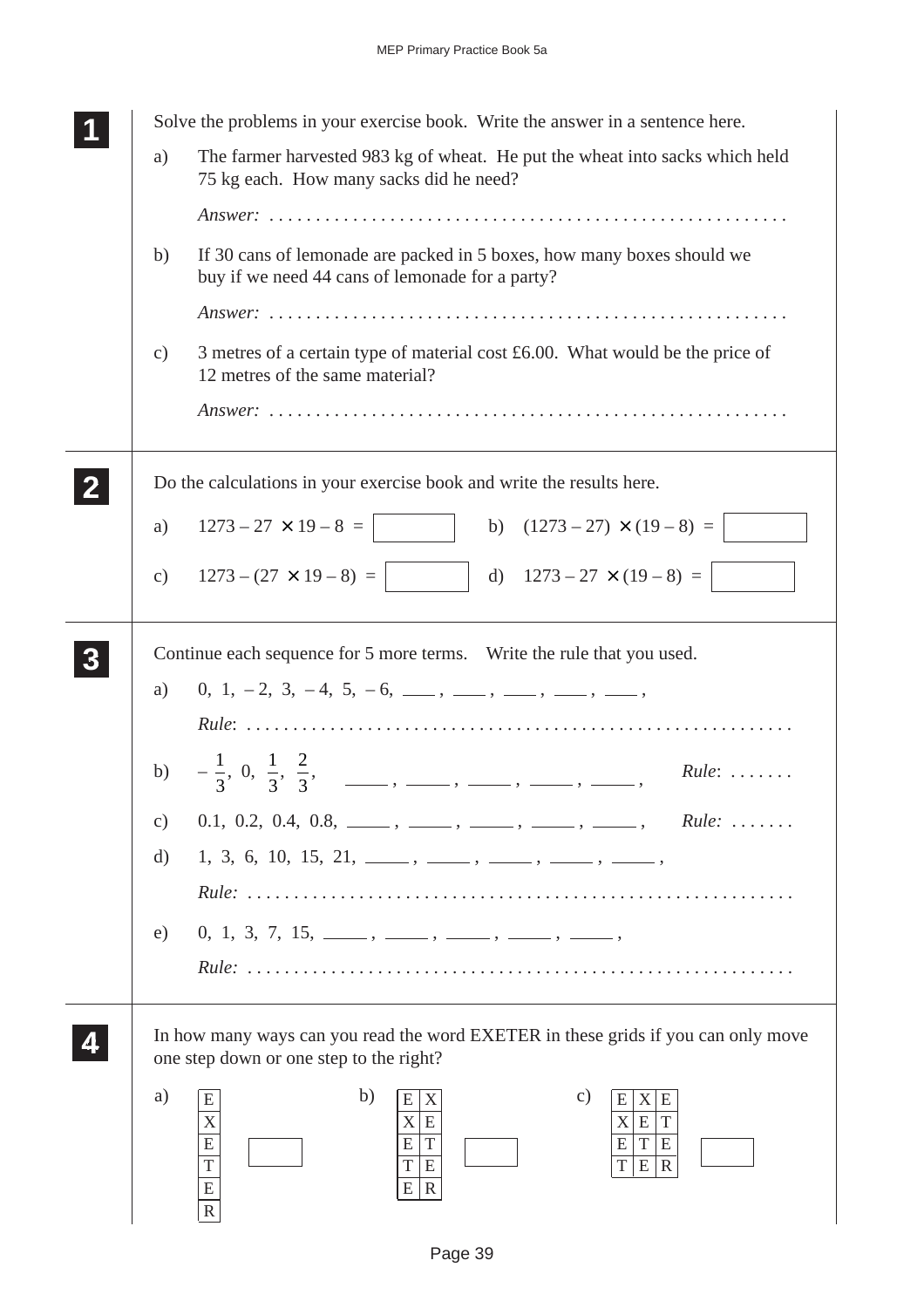**1 11 11**

> **2 22 22**

 $\overline{\phantom{a}}$ 

Do these operations in the easiest way.

- a)  $3210 738 + 49 262 + 4051 =$
- b)  $220 + 65 \times 3 95 \div 5 729 \div 9 =$
- c)  $25 \times 9 + (150 25) \div 25 175 \div 5 =$

The table shows the departure and arrival times of some of the new *Virgin* high speed trains. Complete the table.

|                      | Route                                                                                                                                                                                                                                                                                                                                                                                                                                                                                                                     | Departs | Arrives                                                                                                               | Journey time                                                                               |  |  |  |
|----------------------|---------------------------------------------------------------------------------------------------------------------------------------------------------------------------------------------------------------------------------------------------------------------------------------------------------------------------------------------------------------------------------------------------------------------------------------------------------------------------------------------------------------------------|---------|-----------------------------------------------------------------------------------------------------------------------|--------------------------------------------------------------------------------------------|--|--|--|
|                      | London - Birmingham                                                                                                                                                                                                                                                                                                                                                                                                                                                                                                       | 09:15   |                                                                                                                       | 1 hour 20 minutes                                                                          |  |  |  |
|                      | London - Manchester                                                                                                                                                                                                                                                                                                                                                                                                                                                                                                       | 10:05   | 12:03                                                                                                                 |                                                                                            |  |  |  |
|                      | Liverpool - London                                                                                                                                                                                                                                                                                                                                                                                                                                                                                                        |         | 09:37                                                                                                                 | 2 hours 11 minutes                                                                         |  |  |  |
|                      | Manchester - Glasgow                                                                                                                                                                                                                                                                                                                                                                                                                                                                                                      | 08:49   |                                                                                                                       | 2 hours 23 minutes                                                                         |  |  |  |
|                      | London - Carlisle                                                                                                                                                                                                                                                                                                                                                                                                                                                                                                         |         | 15:12                                                                                                                 | 3 hours 17 minutes                                                                         |  |  |  |
|                      | Glasgow - London                                                                                                                                                                                                                                                                                                                                                                                                                                                                                                          | 17:30   |                                                                                                                       | 4 hours 12 minutes                                                                         |  |  |  |
|                      |                                                                                                                                                                                                                                                                                                                                                                                                                                                                                                                           |         |                                                                                                                       |                                                                                            |  |  |  |
| a)<br>b)<br>c)<br>d) | Solve these problems in your exercise book.<br>John had 29 sweets. He ate 8 of them and shared the rest equally among<br>3 of his friends. How many sweets did he give each friend?<br>After spending 35 p a day for 6 days, Harvey has 60 p of his pocket money left.<br>How much pocket money was Harvey given?<br>Suzy bought 3 packets of crisps at 23 p each and 6 chocolate bars at 40 p each.<br>If she had 49 p left, how much money did Suzy have at first?<br>Eight identical bottles of wine contain 6 litres. |         |                                                                                                                       |                                                                                            |  |  |  |
|                      | $\mathbf{i}$                                                                                                                                                                                                                                                                                                                                                                                                                                                                                                              |         |                                                                                                                       | How many bottles of wine should I buy if I need 15 litres for a party?                     |  |  |  |
|                      | How much wine does each bottle contain?<br>$\overline{ii}$ )                                                                                                                                                                                                                                                                                                                                                                                                                                                              |         |                                                                                                                       |                                                                                            |  |  |  |
|                      |                                                                                                                                                                                                                                                                                                                                                                                                                                                                                                                           |         |                                                                                                                       | In your exercise book, write a word problem for this plan. $(183 – 36) \div 3 – 27 \div 3$ |  |  |  |
|                      | Red<br>Amber<br>Green                                                                                                                                                                                                                                                                                                                                                                                                                                                                                                     |         | Traffic lights light up in the order: $R$ , $RA$ , $G$ , $A$ , $R$<br>What other possible combinations could be used? |                                                                                            |  |  |  |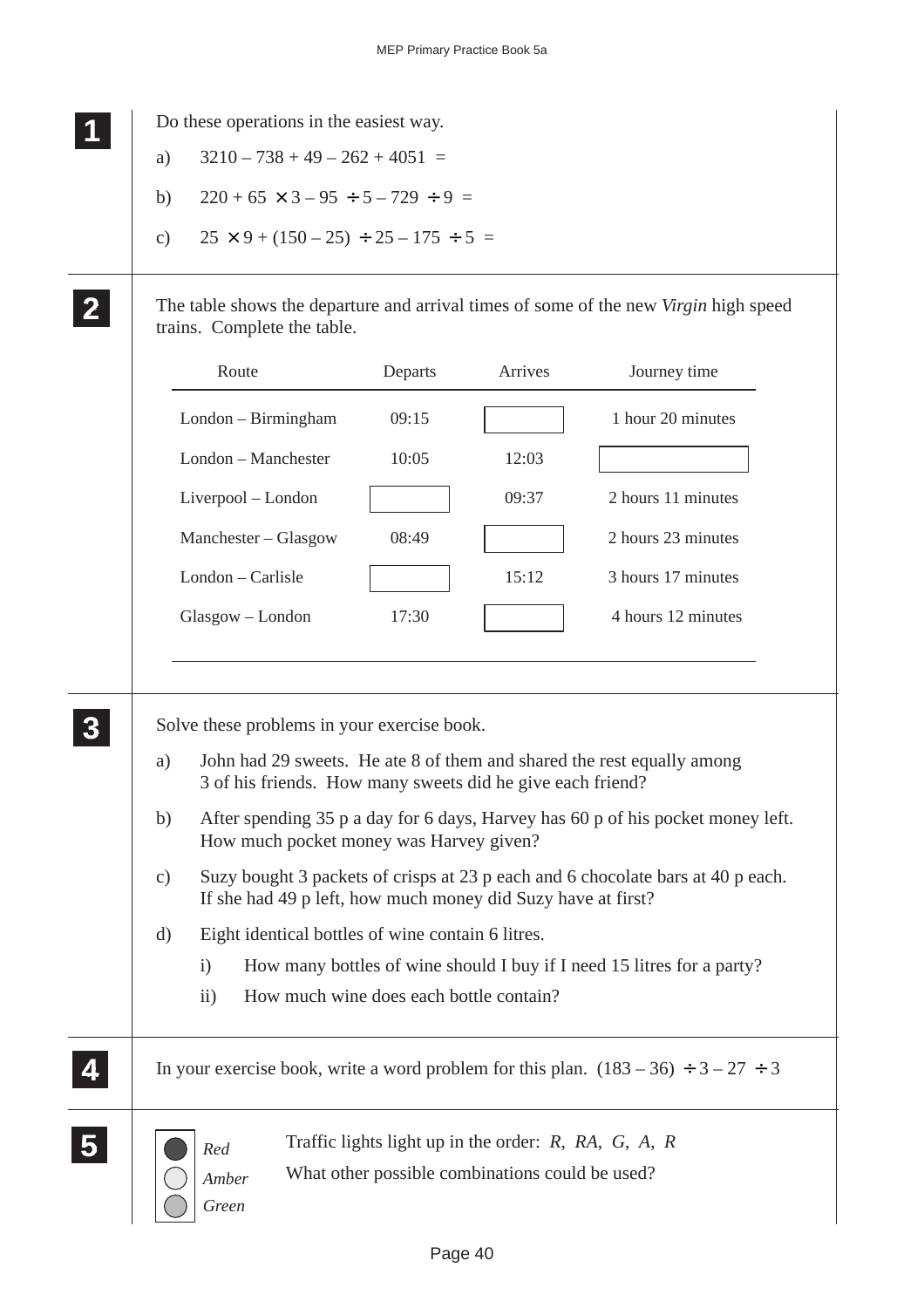|              | Join up each item to the matching label.                                                                                                                                                                                                                                                                                       |
|--------------|--------------------------------------------------------------------------------------------------------------------------------------------------------------------------------------------------------------------------------------------------------------------------------------------------------------------------------|
|              | circle drawn on<br>piece of<br>grape<br>a sheet of paper<br>tissue paper<br>chair                                                                                                                                                                                                                                              |
|              | solid<br>line<br>surface                                                                                                                                                                                                                                                                                                       |
|              | skin of a grape<br>thick cardboard<br>grain of sand<br>fine thread                                                                                                                                                                                                                                                             |
|              | Use a ruler and a pair of compasses. Draw on plain paper. Follow the instructions.<br>Draw a straight line with a ruler.<br>a)                                                                                                                                                                                                 |
|              | Mark a <b>point</b> on the line and label it Q.<br>b)                                                                                                                                                                                                                                                                          |
|              | Draw over one part of the line in <i>red</i> and the other part in <i>blue</i> .<br>$\mathbf{c})$<br>What colour is the point $Q$ ?                                                                                                                                                                                            |
|              | Draw another straight line. Mark two different points on the line and label them<br>d)<br>A and B. Draw over the <b>segment</b> between A and B in <i>red</i> . Draw over the other<br>parts of the line in green.                                                                                                             |
|              | Using the pair of compasses, copy your <b>segment AB</b> on to the line below.<br>e)<br>Estimate its length first, then measure its actual length to the nearest mm.                                                                                                                                                           |
|              | A'<br>Estimation:<br>Length:<br>mm                                                                                                                                                                                                                                                                                             |
| $\mathbf{R}$ | Estimate the length of each<br>$\, {\bf B}$<br>N<br>line segment in cm,<br>$\dot{\mathbf{D}}$<br>then measure it<br>A<br>G<br>accurately to the<br>nearest mm.<br>$\overline{F}$<br>${\bf E}$<br>H<br>Fill in the table.<br>М<br>CD<br>$\rm EF$<br>AB<br><b>GH</b><br>MN<br>Estimated (cm)<br>Measured (mm)<br>Difference (mm) |
|              | Draw a copy of these shapes<br>on plain paper using only a<br>$\circ$<br>$\circ$<br>pair of compasses.                                                                                                                                                                                                                         |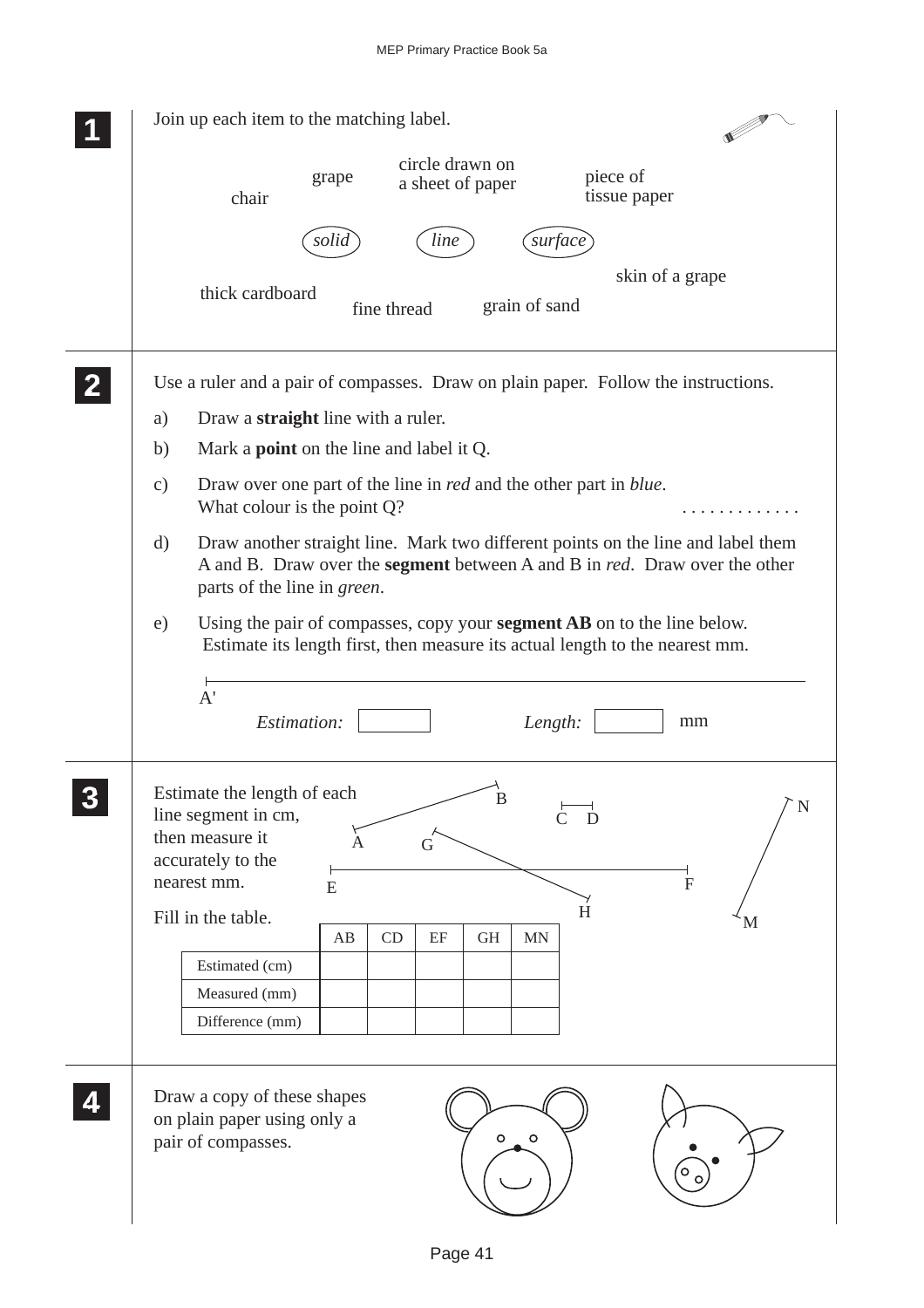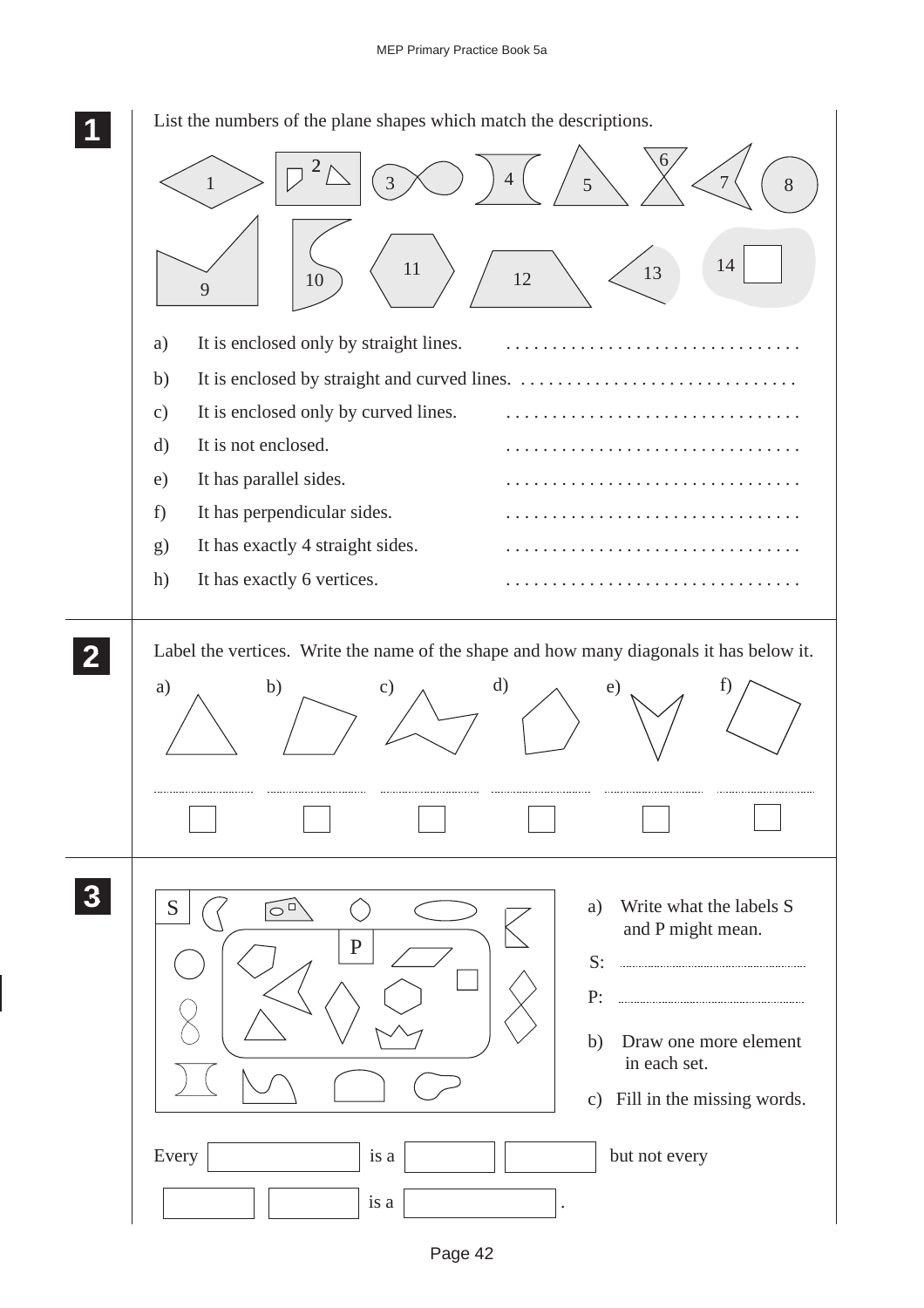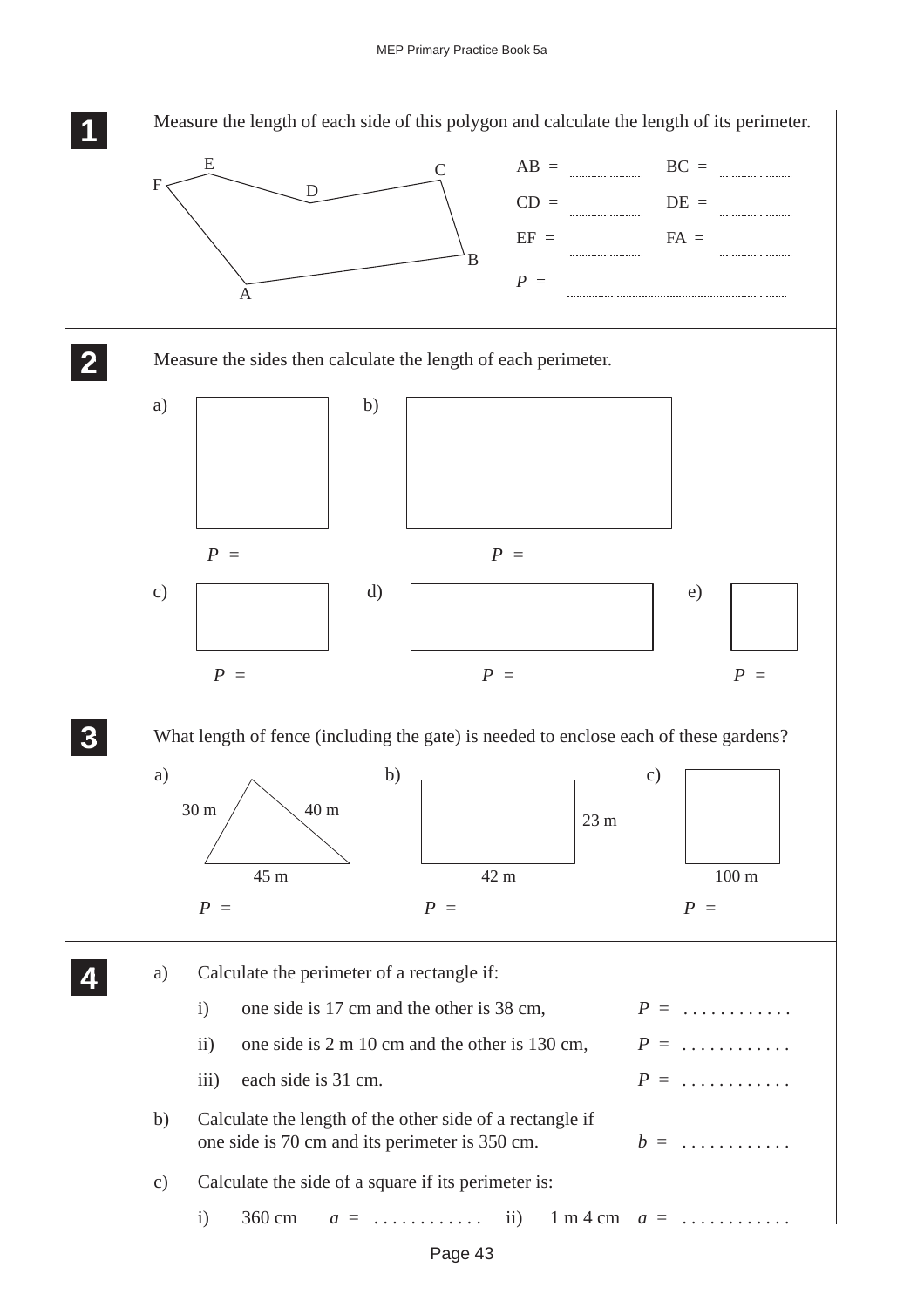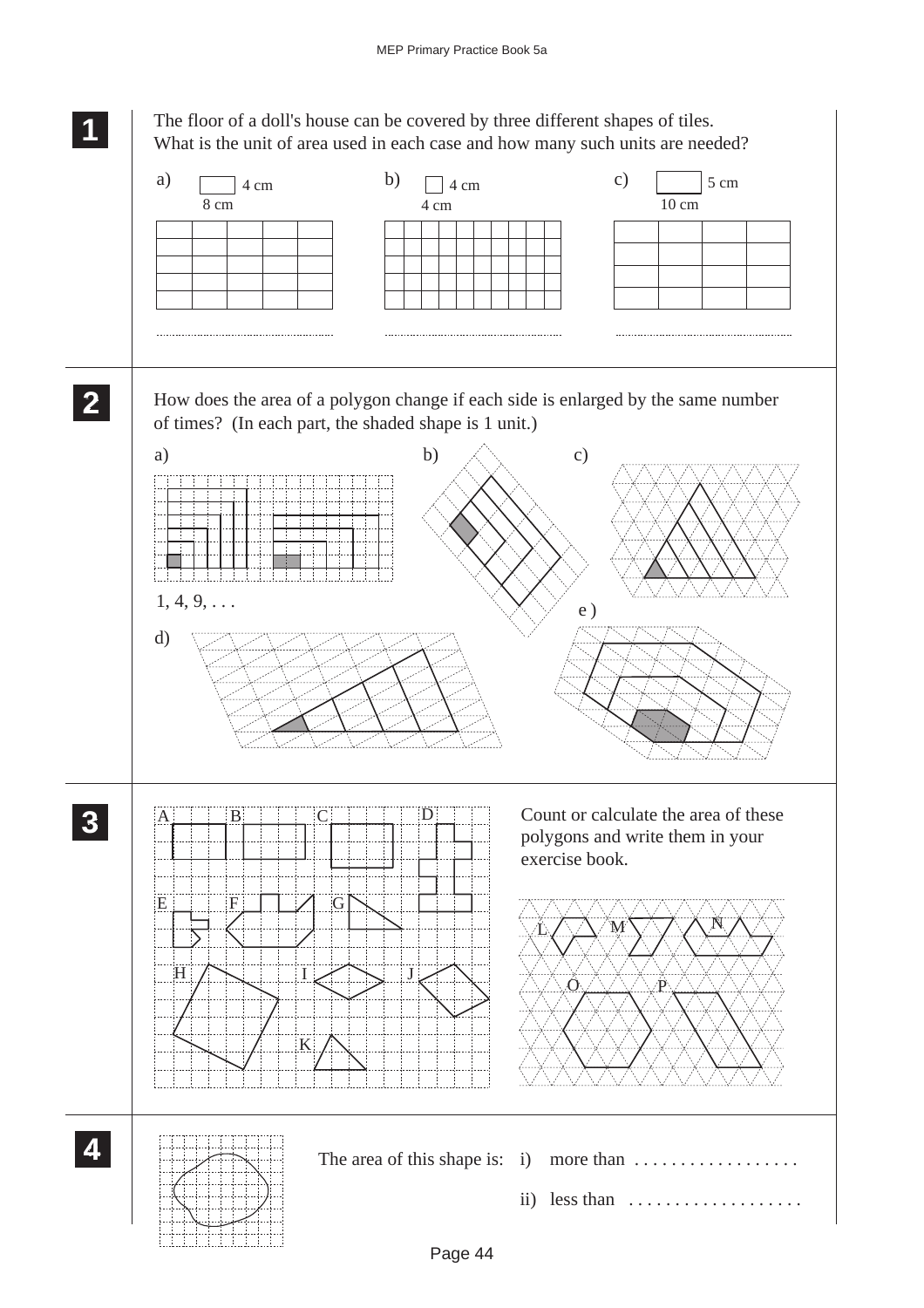| Complete the table for the perimeter of a rectangle. Write the rule. |                                                                                                                             |                                    |                     |                 |                  |                      |       |                |                                                                                                                                                                                                                                                         |           |       |                                                                          |
|----------------------------------------------------------------------|-----------------------------------------------------------------------------------------------------------------------------|------------------------------------|---------------------|-----------------|------------------|----------------------|-------|----------------|---------------------------------------------------------------------------------------------------------------------------------------------------------------------------------------------------------------------------------------------------------|-----------|-------|--------------------------------------------------------------------------|
|                                                                      |                                                                                                                             | $\mathfrak a$                      | 5                   | $\mathfrak{Z}$  | $\overline{4}$   |                      | $6\,$ | 17             |                                                                                                                                                                                                                                                         | $8\,$     | 12    |                                                                          |
|                                                                      |                                                                                                                             | $\boldsymbol{b}$                   | 9                   | $7\overline{ }$ | 6                | $\overline{4}$       |       | $\overline{7}$ | 9                                                                                                                                                                                                                                                       | 8         |       |                                                                          |
|                                                                      |                                                                                                                             | $\boldsymbol{P}$                   | $28\,$              |                 |                  | 56                   | 126   |                | 135                                                                                                                                                                                                                                                     |           | 144   |                                                                          |
|                                                                      |                                                                                                                             | Rule:                              |                     | $P =$           |                  |                      |       |                |                                                                                                                                                                                                                                                         |           |       |                                                                          |
| a)                                                                   | Floors are often tiled with 25 cm square tiles.<br>How many tiles would be needed to cover an area of<br>i) $1 \text{ m}^2$ |                                    | ii) $2 \text{ m}^2$ |                 |                  | iii) $5 \text{ m}^2$ |       |                | iv) $8 \text{ m}^2$                                                                                                                                                                                                                                     |           | 25 cm | 25 cm<br>1 <sub>m</sub>                                                  |
|                                                                      |                                                                                                                             |                                    |                     |                 |                  |                      |       |                |                                                                                                                                                                                                                                                         |           |       |                                                                          |
| b)                                                                   | How many tiles would be needed to cover a kitchen floor<br>which measured 4 m by 3 m?                                       |                                    |                     |                 |                  |                      |       |                |                                                                                                                                                                                                                                                         |           |       | tiles                                                                    |
| a)                                                                   | The perimeter of a rectangle with sides $a$ cm and $b$ cm is 36 cm.<br>Complete the table.                                  |                                    |                     |                 |                  |                      |       |                |                                                                                                                                                                                                                                                         |           |       |                                                                          |
|                                                                      |                                                                                                                             | $\mathfrak{a}$<br>$\boldsymbol{b}$ |                     |                 |                  |                      |       |                | $\begin{array}{ c c c c c c c c c }\n\hline\n\text{1} & \text{2} & \text{3} & \text{4} & \text{5} & \text{6} & \text{7} & \text{8}\n\hline\n\text{1} & \text{2} & \text{3} & \text{4} & \text{5} & \text{6} & \text{7} & \text{8}\n\hline\n\end{array}$ |           | 9     |                                                                          |
| b)                                                                   |                                                                                                                             |                                    |                     |                 |                  |                      |       |                |                                                                                                                                                                                                                                                         |           |       | Circle the column which shows the rectangle which has the greatest area. |
| a)                                                                   | Write inside each polygon its area in unit squares.                                                                         | A<br>D                             |                     |                 | $\boldsymbol{B}$ |                      | E     | $\mathsf{C}$   |                                                                                                                                                                                                                                                         |           |       |                                                                          |
| b)<br>$\mathbf{c})$                                                  | Which polygon has: i) the greatest area<br>Which polygons have equal areas?                                                 |                                    |                     |                 |                  |                      |       |                |                                                                                                                                                                                                                                                         | $\rm ii)$ |       | the smallest area?                                                       |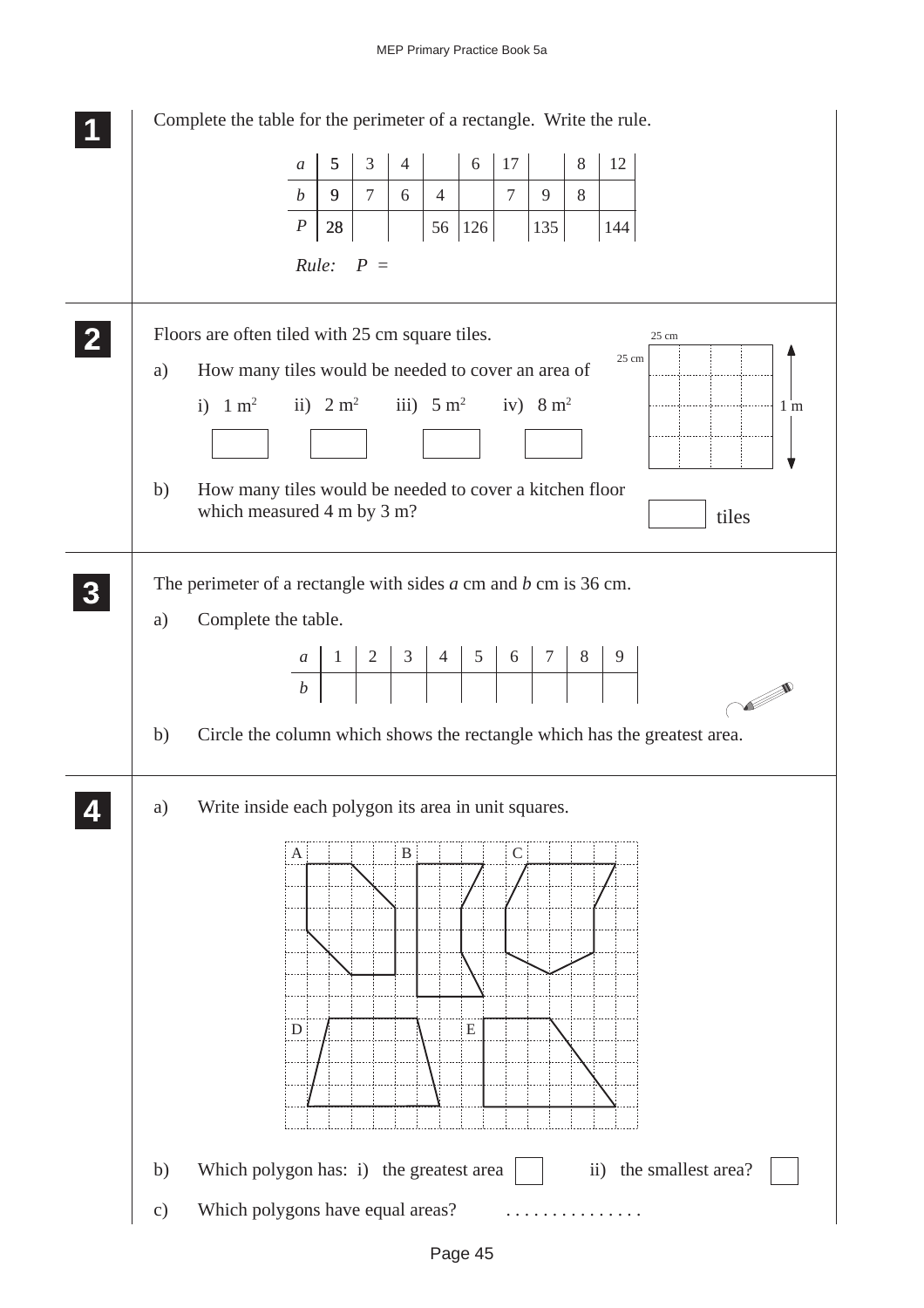

a) Complete the drawing of the net. Calculate the area of each face and then the surface area of the cuboid.

|          | H<br>E<br>A                                                                                                                                                                                                | B     |                | $H_1$<br>$H \mid D$      |    | G<br>$\mathsf{C}$ | $-G$         |            | H. |
|----------|------------------------------------------------------------------------------------------------------------------------------------------------------------------------------------------------------------|-------|----------------|--------------------------|----|-------------------|--------------|------------|----|
|          | $ABCD =$<br>$EFGH =$<br>$ABFE =$<br>$DCGH =$<br>$ADHE =$<br>$BCGF =$                                                                                                                                       |       | $E^+$<br>Total | $\mathbf{A}$<br>$area =$ |    | $\mathbf{B}$      | $\mathbf{F}$ |            | E  |
| b)       | In your exercise book, draw a net for each of these cuboids, then calculate the<br>area of each face and its total surface area. Write the surface area here.<br>$\mathbf{i}$<br>Н<br>E<br>F<br>A<br>$A =$ | B     | $\rm ii)$      | H<br>E<br>A              |    | F<br>B            |              |            |    |
|          | In your exercise book, draw 3 different nets for a cube of side 2 units.                                                                                                                                   |       |                |                          |    |                   |              |            |    |
| a)<br>b) | Calculate the surface area of each cuboid if $a$ , $b$ and $c$ are the lengths of its edges.<br>$a = 5$ cm<br>$b = 10 \text{ cm}$<br>$c = 3$ cm<br>$a = 8$ m                                               | $A =$ |                |                          |    |                   |              |            |    |
| c)       | $b = 7m$<br>$c = 10 \text{ m}$<br>$a = 1$ m<br>$b = 1$ m<br>$c = 7$ m 50 cm                                                                                                                                |       |                |                          |    |                   |              |            |    |
|          | How many unit cubes<br>are needed to build<br>these cubes?                                                                                                                                                 | a)    | unit cubes     |                          | b) |                   |              | unit cubes |    |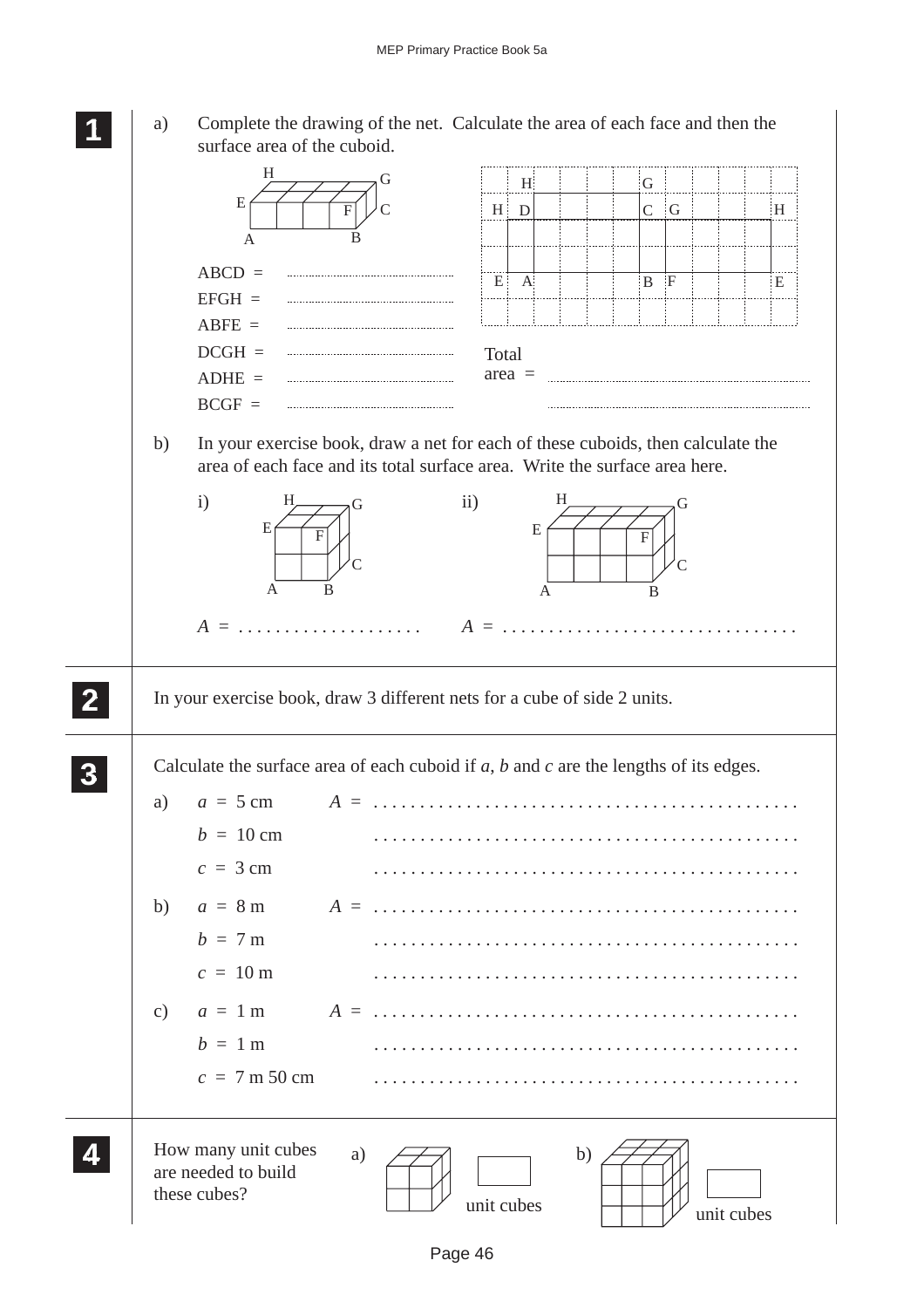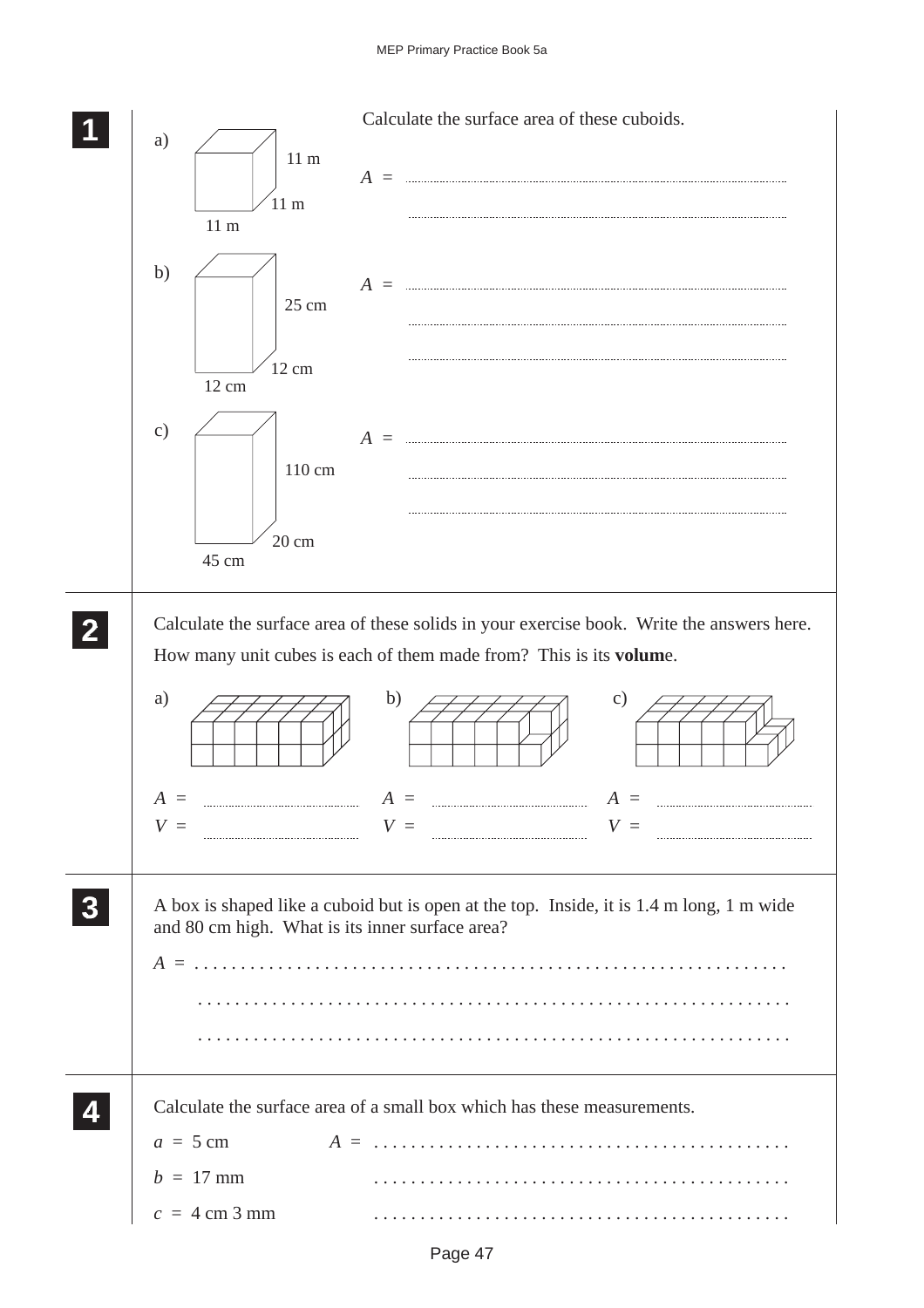|              | Pete has already made the base layer of a cuboid from unit cubes.<br>If Pete has 72 unit cubes, how high can he build his cuboid?                                                                      |
|--------------|--------------------------------------------------------------------------------------------------------------------------------------------------------------------------------------------------------|
|              |                                                                                                                                                                                                        |
| $\mathbf{2}$ | Calculate the volume of each of these cuboids if the length of its edges in units are:<br>a)<br>b)                                                                                                     |
|              | Use the tables to show the lengths of the edges of different cuboids which can be made<br>from these numbers of cubes.<br>7 unit cubes<br>a)<br>$\mathfrak{a}$<br>$\boldsymbol{b}$<br>$\boldsymbol{c}$ |
|              | 8 unit cubes<br>b)<br>$\mathfrak a$<br>$\boldsymbol{b}$<br>$\boldsymbol{c}$                                                                                                                            |
|              | a<br>30 unit cubes<br>$\mathbf{c})$<br>b<br>$\mathcal C$                                                                                                                                               |
|              | This solid has a 1 unit square hole bored right through its centre.<br>How many unit cubes would be needed to build the solid?<br>a)<br>8<br>What is its surface area?<br>b)<br>5                      |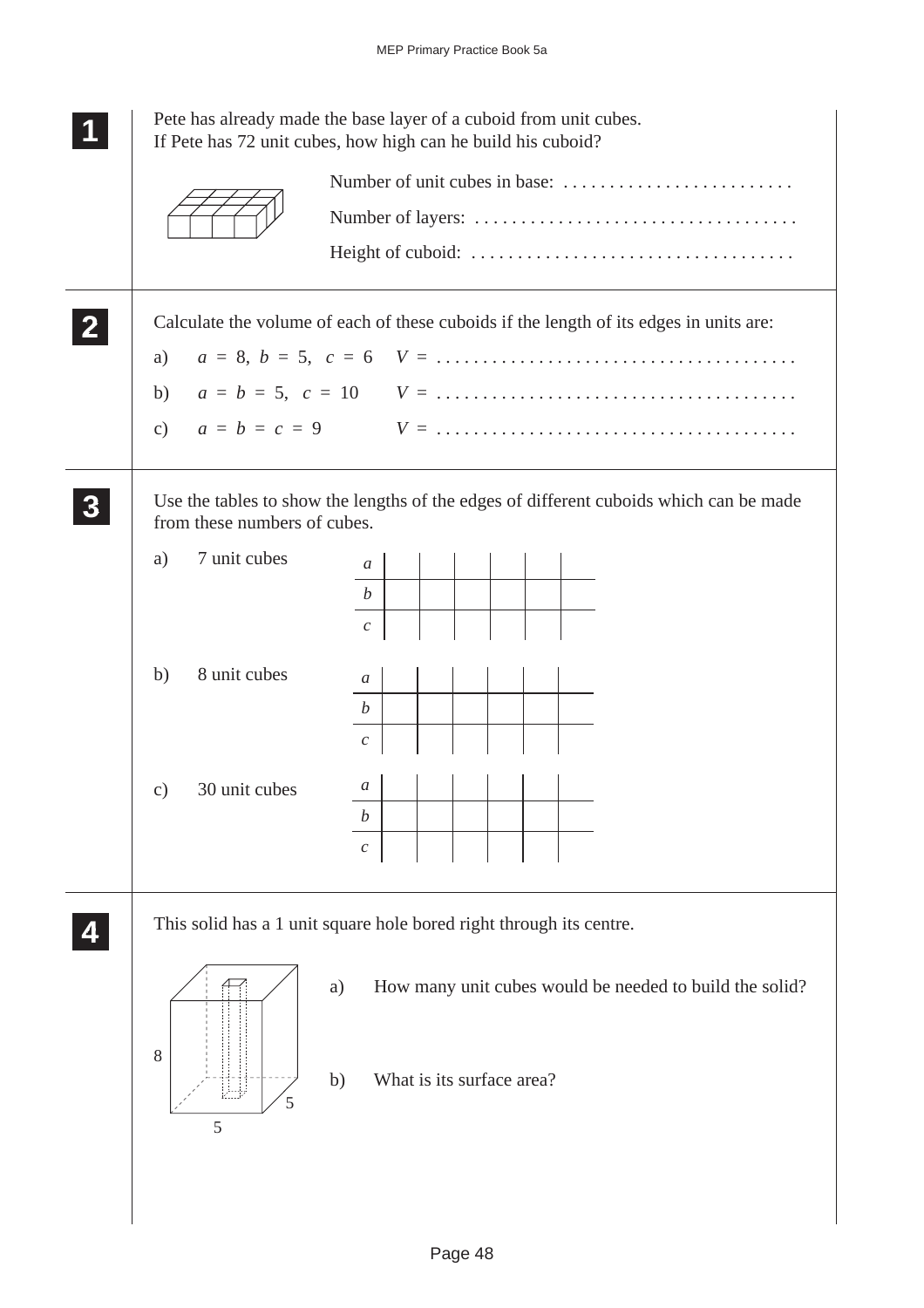| Join up the calculation plans to the correct shapes.                                                                                                               |
|--------------------------------------------------------------------------------------------------------------------------------------------------------------------|
| $2 \times 2 \times 2 + 4 \times 2 \times 5$<br>$(5 + 3) \times 2$<br>$11 \times 5 \times 3$<br>$4 \times 15$<br>$(4 + 7) \times 2$                                 |
| $\mathfrak{Z}$<br>10<br>5<br>7<br>10<br>10<br>12<br>13                                                                                                             |
| 3<br>15<br>10<br>11<br>$2 \times 2 \times 5$<br>$10 + 12 + 13 + 11 + 17$<br>5<br>15<br>17<br>11                                                                    |
| $10\times10\times10$<br>$(11 \times 5 + 11 \times 3 + 5 \times 3) \times 2$<br>$15 \times 15$<br>$5 \times 3$<br>$6\times10\times10$                               |
| Colour the plan <i>blue</i> if it is a perimeter, <i>red</i> if it is an area and <i>green</i> if it is a volume.                                                  |
| A rectangular-shaped garden is 22 m long and 12 m wide.<br>$D$ :                                                                                                   |
| How long is the fence around it if the gate is 3 m wide?<br>a)<br>Draw a diagram first.                                                                            |
| C:<br>$Plan:$                                                                                                                                                      |
| Answer: $\ldots \ldots \ldots$                                                                                                                                     |
| What is the area of the garden?<br>b)<br>C:<br>$Plan:$                                                                                                             |
| Answer: $\ldots$                                                                                                                                                   |
| Solve these problems in your exercise book. Write only the answers here.                                                                                           |
| The area of the surface of a cube is 150 cm <sup>2</sup> .<br>a)<br>$\text{cm}^3$<br>What is its volume in centimetre cubes $(cm3)$ ?<br>$V =$                     |
| A cube is built from 64 1 cm cubes, so its volume is 64 cm <sup>3</sup> .<br>b)<br>What is its surface area in centimetre squares $(cm2)$ ?<br>$\rm cm^2$<br>$A =$ |
| Solve these problems in your exercise book.                                                                                                                        |
| We poured water into a 10 cm cube which was open at the top.<br>a)<br>How much water did we pour in if the water level was: i) 5 cm<br>ii) $3.5 \text{ cm}$ ?      |
| 1 cm<br>Divide this hexagon into 4 congruent parts.<br>b)                                                                                                          |
| $2 \text{ cm}$<br>1 cm<br>Make 4 congruent triangles<br>$\mathbf{c})$<br>from 6 straws of equal length.<br>2 cm                                                    |